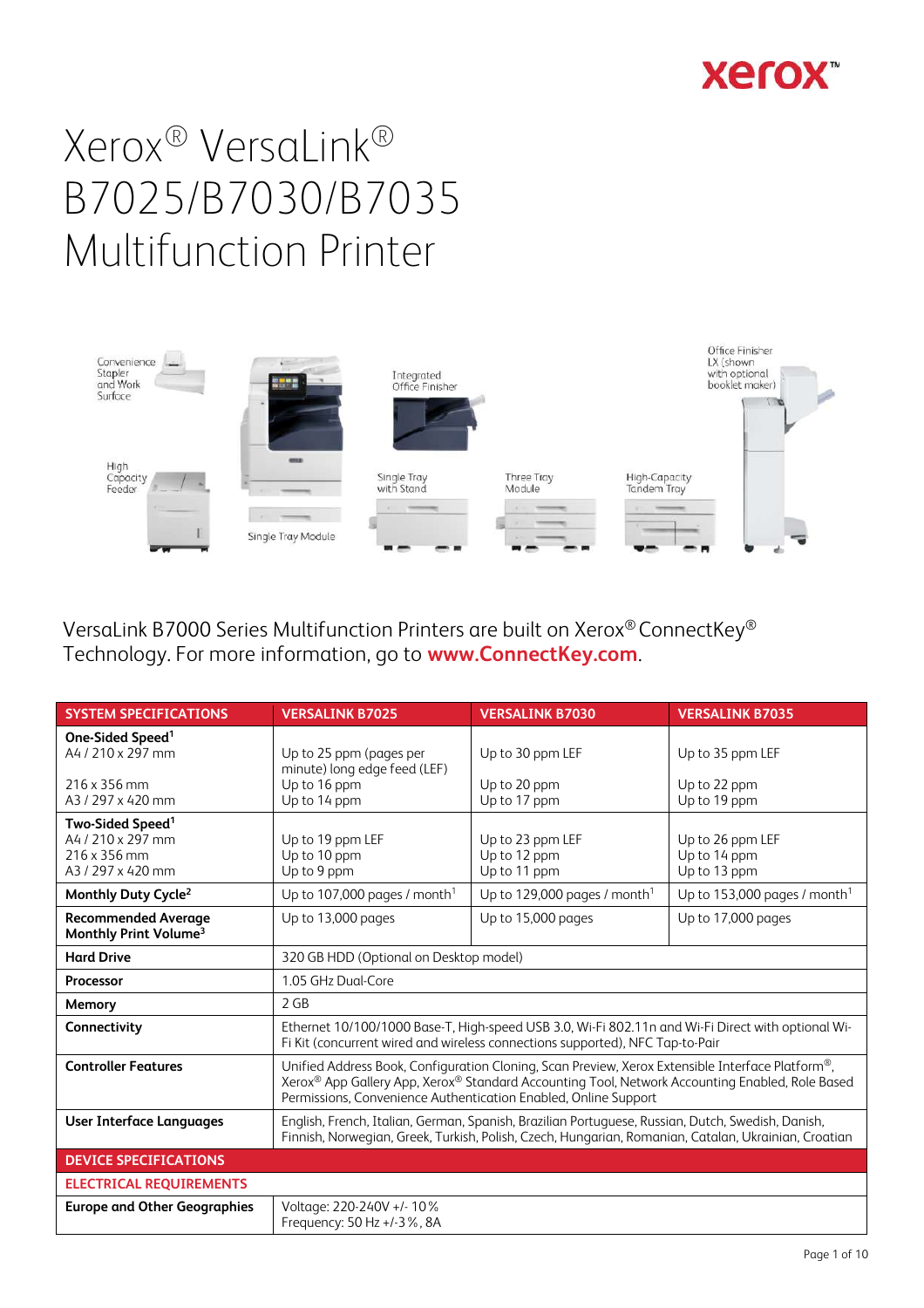| <b>POWER CONSUMPTION</b>                                      |                                                                                                                                                                                                                                                                                                                                                                                              |                                                      |  |               |               |
|---------------------------------------------------------------|----------------------------------------------------------------------------------------------------------------------------------------------------------------------------------------------------------------------------------------------------------------------------------------------------------------------------------------------------------------------------------------------|------------------------------------------------------|--|---------------|---------------|
| Printing <sup>4</sup>                                         |                                                                                                                                                                                                                                                                                                                                                                                              | 25 ppm = 1.1 kWh; 30 ppm = 1.5 kWh; 35 ppm = 1.8 kWh |  |               |               |
| <b>Standby Mode<sup>4</sup></b>                               | 86 Watts or less                                                                                                                                                                                                                                                                                                                                                                             |                                                      |  |               |               |
| Sleep Mode <sup>4</sup>                                       | 1.4 watts or less                                                                                                                                                                                                                                                                                                                                                                            |                                                      |  |               |               |
| <b>OPERATING ENVIRONMENT</b>                                  |                                                                                                                                                                                                                                                                                                                                                                                              |                                                      |  |               |               |
| <b>Required Temperature Range</b><br>(Storage)                | 0° to 35° C                                                                                                                                                                                                                                                                                                                                                                                  |                                                      |  |               |               |
| <b>Required Temperature Range</b><br>(Operating)              | 10 to 32°C                                                                                                                                                                                                                                                                                                                                                                                   |                                                      |  |               |               |
| <b>Required Relative Humidity</b>                             | 10% to 85%                                                                                                                                                                                                                                                                                                                                                                                   |                                                      |  |               |               |
| <b>Sound Power Levels</b>                                     | Printing: 6.75 B(A) or less<br>• 25 ppm = $6.54 B(A)$ ; 30 ppm = $6.70 B(A)$ ; 35 ppm = $6.75 B(A)$<br>Standby: 4.10 B(A) or less<br>• 25 ppm = 4.10 B(A); 30 ppm = 4.10 B(A); 35 ppm = 4.10 B(A)<br>Full System (including finisher and HCF)<br>Printing: 25 ppm = 7.22 B(A); 30 ppm = 7.37 B(A); 35 ppm = 7.46 B(A)<br>Standby: 25 ppm = 6.54 B(A); 30 ppm = 6.70 B(A); 35 ppm = 6.75 B(A) |                                                      |  |               |               |
| <b>Sound Pressure Levels</b>                                  | Printing: 50.0 dB(A)<br>• 25 ppm = 49.4 dB(A); 30 ppm = 49.7 dB(A); 35 ppm = 50.0 dB(A)<br>Standby: 16.4 dB(A)<br>• 25 ppm = $16.4$ dB(A); 30 ppm = $16.4$ dB(A); 35 ppm = $16.0$ dB(A)<br>Full System (including finisher and HCF)<br>Printing: 25 ppm = 53.4 dB(A); 30 ppm = 53.6 dB(A); 35 ppm = 54.0 dB(A)<br>Standby: 25 ppm = 16.0 dB(A); 30 ppm = 16.0 dB(A); 35 ppm = 15.7 dB(A)     |                                                      |  |               |               |
| Boot Time (from Off to UI<br>Ready)                           | As fast as 98 seconds                                                                                                                                                                                                                                                                                                                                                                        |                                                      |  |               |               |
| <b>Warm-up Time (from Sleep to</b><br>UI Ready)               | As fast as 12 seconds                                                                                                                                                                                                                                                                                                                                                                        |                                                      |  |               |               |
| <b>DIMENSIONS AND WEIGHT</b><br>(UNPACKAGED)                  | <b>WIDTH</b>                                                                                                                                                                                                                                                                                                                                                                                 | <b>DEPTH</b>                                         |  | <b>HEIGHT</b> | <b>WEIGHT</b> |
| <b>Base Unit</b>                                              | 590 mm                                                                                                                                                                                                                                                                                                                                                                                       | 670.8 mm                                             |  | 767.9 mm      | 51.3 kg       |
| <b>Base Unit with Single Tray with</b><br><b>Stand Module</b> | 615.7 mm                                                                                                                                                                                                                                                                                                                                                                                     | 670.8 mm                                             |  | 1118.6 mm     | 75.8 kg       |
| <b>Base Unit with High Capacity</b><br>Tandem Tray Unit       | 615.7 mm                                                                                                                                                                                                                                                                                                                                                                                     | 670.8 mm<br>1118.6 mm<br>87.2 kg                     |  |               |               |
| With Office Finisher LX (with<br><b>Booklet Maker)</b>        | 1194.0 mm                                                                                                                                                                                                                                                                                                                                                                                    | 681.8 mm                                             |  | 1118.6 mm     | 113.0 kg      |
| <b>CERTIFICATIONS</b>                                         |                                                                                                                                                                                                                                                                                                                                                                                              |                                                      |  |               |               |
|                                                               | To view the latest list of certifications, go to www.xerox.com/OfficeCertifications.                                                                                                                                                                                                                                                                                                         |                                                      |  |               |               |
| <b>PRINT</b>                                                  | <b>VERSALINK B7030</b><br><b>VERSALINK B7035</b><br><b>VERSALINK B7025</b>                                                                                                                                                                                                                                                                                                                   |                                                      |  |               |               |
| <b>First-print-out Time</b>                                   | As fast as 10.4 seconds<br>As fast as 9.1 seconds<br>As fast as 9.1 seconds                                                                                                                                                                                                                                                                                                                  |                                                      |  |               |               |
| <b>Print Resolution</b>                                       | Up to 1200 x 1200 dpi                                                                                                                                                                                                                                                                                                                                                                        |                                                      |  |               |               |
| <b>Page Description Languages</b>                             | PCL® 5e, 6<br><b>PDF</b><br><b>XPS</b><br><b>TIFF</b><br><b>JPEG</b><br>$HP-GL$<br>Adobe <sup>®</sup> PostScript <sup>®</sup> 3 <sup>™</sup> (Optional)                                                                                                                                                                                                                                      |                                                      |  |               |               |
| <b>Maximum Print Area</b>                                     | 4 mm from lead edge of paper, 2 mm from Side and Trail edges of paper                                                                                                                                                                                                                                                                                                                        |                                                      |  |               |               |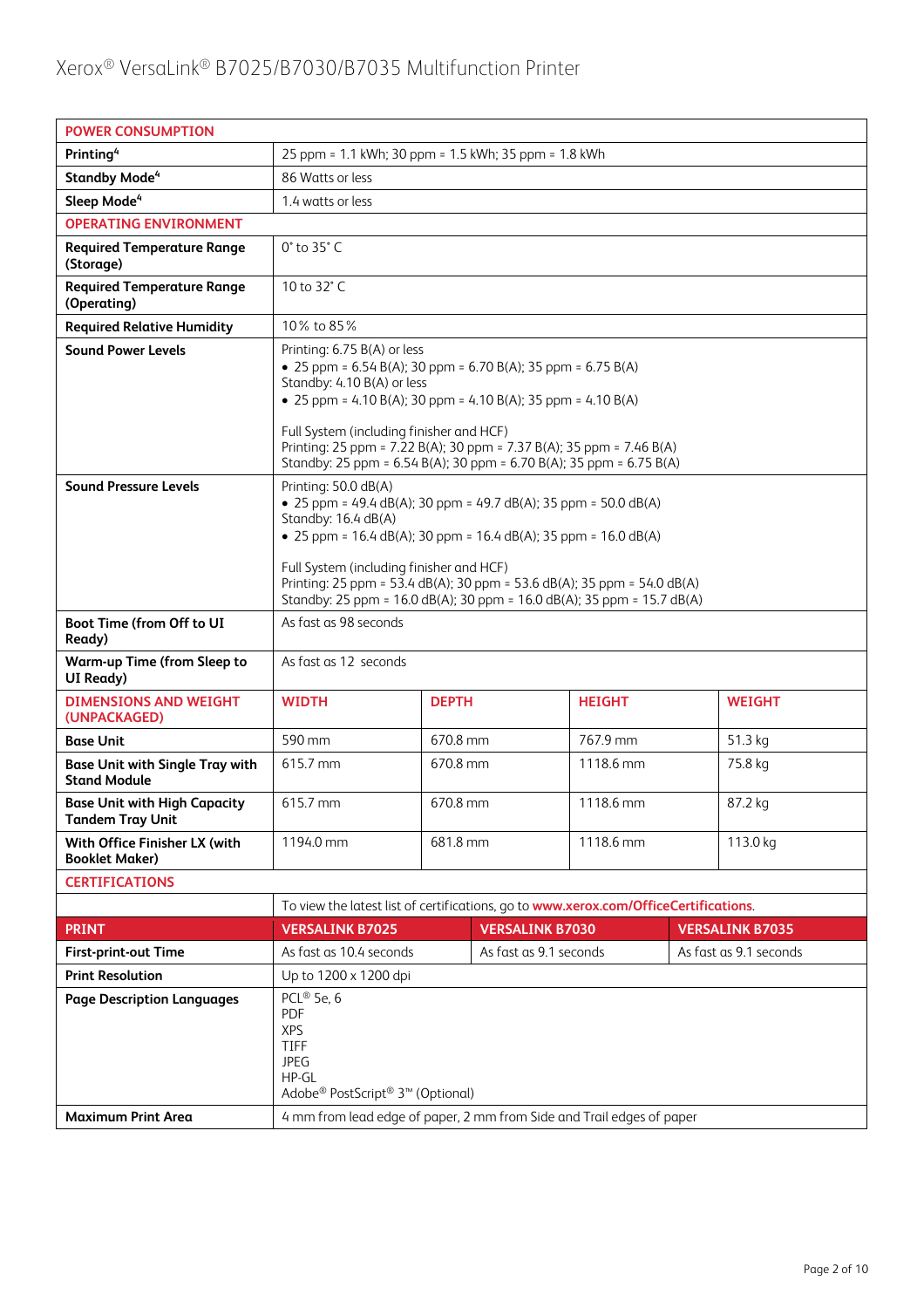| <b>Print Features</b>                               | <b>Application Defaults</b><br>Banner Pages Enable / Disable<br><b>Bi-directional Real-time Status</b><br><b>Booklet Layout</b><br>Draft Mode<br>Finishing (requires finishing)<br>Fit to new paper size<br>Job Identification (Print ID or Banner, Print ID in margins on first page only or all pages)<br>Job Monitoring (Client or Local User Interface)<br>LAN Fax (requires Fax Kit)<br>N-up Page Layout (up to 16 pages per sheet)<br>Paper Selection by Attribute<br>Personal Print<br>Print Around Enable / Disable<br>Print from USB<br>Sample Set<br>Saved Job<br>Scaling<br>Secure Print<br>Skip Blank Pages<br>Special Pages (exception page programming: covers, inserts, exceptions pages)<br>Store and Recall Driver Settings<br>Stored Jobs Deletion<br>Two-sided Printing (as default)<br>Watermark (predefined and custom)<br><b>Earth Smart Driver Settings</b> |                                           |                                           |
|-----------------------------------------------------|------------------------------------------------------------------------------------------------------------------------------------------------------------------------------------------------------------------------------------------------------------------------------------------------------------------------------------------------------------------------------------------------------------------------------------------------------------------------------------------------------------------------------------------------------------------------------------------------------------------------------------------------------------------------------------------------------------------------------------------------------------------------------------------------------------------------------------------------------------------------------------|-------------------------------------------|-------------------------------------------|
| <b>Print from USB</b>                               | Allows walk-up printing from Type A USB port<br>Supports direct printing from computer via Type B USB port<br>Supported file formats: PDF, JPEG, TIFF, XPS, PDF/A                                                                                                                                                                                                                                                                                                                                                                                                                                                                                                                                                                                                                                                                                                                  |                                           |                                           |
| <b>Operating Systems</b>                            | Windows <sup>®</sup> 7, 8, 8.1, 10<br>Windows Server 2008 SP2, Server 2008 R2 SP1, Server 2012, Server 2012 R2, Server 2016<br>macOS <sup>®</sup> 10.11, 10.12, 10.13<br>Citrix®<br>Redhat <sup>®</sup> Enterprise Linux <sup>®</sup><br>Fedora Core<br>IBM <sup>®</sup> AIX <sup>®</sup><br>$HP-UX^{\circledR}$<br>Oracle <sup>®</sup> Solaris<br><b>SUSE®</b><br><b>SAP®</b><br>Note: For information about supported versions for the above operating systems, please visit our                                                                                                                                                                                                                                                                                                                                                                                                 |                                           |                                           |
| <b>Fonts</b>                                        | Drivers & Downloads page and specify your device at www.support.xerox.com.<br>PostScript fonts: 136<br>PCL fonts: 83                                                                                                                                                                                                                                                                                                                                                                                                                                                                                                                                                                                                                                                                                                                                                               |                                           |                                           |
| Xerox <sup>®</sup> Global Print Driver <sup>®</sup> | A truly universal print driver that lets IT administrators install, upgrade and manage Xerox® and non-<br>Xerox® devices from a single driver. It provides a consistent, easy-to-use interface for end-users,<br>reducing the number of support calls, and simplifying print services management.                                                                                                                                                                                                                                                                                                                                                                                                                                                                                                                                                                                  |                                           |                                           |
| Xerox <sup>®</sup> Pull Print Driver                | Makes it easy for IT managers to qualify, deploy and manage all print devices using a single driver<br>in a Pull Print environment. Uses a single queue and single driver. The Xerox® Pull Print Driver extends<br>convenience across a broad range of printing assets. IT administrators no longer need to manage<br>and configure multiple drivers. Used in conjunction with Equitrac Office®, Ysoft® SafeQ®, Pharos®<br>and others.                                                                                                                                                                                                                                                                                                                                                                                                                                             |                                           |                                           |
| <b>COPY</b>                                         | <b>VERSALINK B7025</b>                                                                                                                                                                                                                                                                                                                                                                                                                                                                                                                                                                                                                                                                                                                                                                                                                                                             | <b>VERSALINK B7030</b>                    | <b>VERSALINK B7035</b>                    |
| <b>Document Scanner</b>                             | 110-sheet Duplex Automatic Document Feeder (DADF)                                                                                                                                                                                                                                                                                                                                                                                                                                                                                                                                                                                                                                                                                                                                                                                                                                  |                                           |                                           |
| <b>Document Scanner Size</b>                        | Platen: Up to 332.0 x 437 mm<br>DADF: Up to 297 x 431.8 mm                                                                                                                                                                                                                                                                                                                                                                                                                                                                                                                                                                                                                                                                                                                                                                                                                         |                                           |                                           |
| <b>Simplex Copy Speed</b>                           | Up to 25 cpm A4 /<br>210 x 297 mm)                                                                                                                                                                                                                                                                                                                                                                                                                                                                                                                                                                                                                                                                                                                                                                                                                                                 | Up to 30 cpm A4 /<br>$210 \times 297$ mm) | Up to 35 cpm A4 /<br>$210 \times 297$ mm) |
| <b>Duplex Copy Speed</b>                            | Up to 20 cpm A4 /<br>210 x 297 mm)                                                                                                                                                                                                                                                                                                                                                                                                                                                                                                                                                                                                                                                                                                                                                                                                                                                 | Up to 20 cpm A4 /<br>$210 \times 297$ mm) | Up to 20 cpm A4 /<br>$210 \times 297$ mm) |
| First-copy-out Time                                 | As fast as 6.8 seconds<br>As fast as 5.4 seconds<br>As fast as 5.4 seconds                                                                                                                                                                                                                                                                                                                                                                                                                                                                                                                                                                                                                                                                                                                                                                                                         |                                           |                                           |
| Sides (input:output)                                | 1:1, 1:2, 2:2 and 2:1                                                                                                                                                                                                                                                                                                                                                                                                                                                                                                                                                                                                                                                                                                                                                                                                                                                              |                                           |                                           |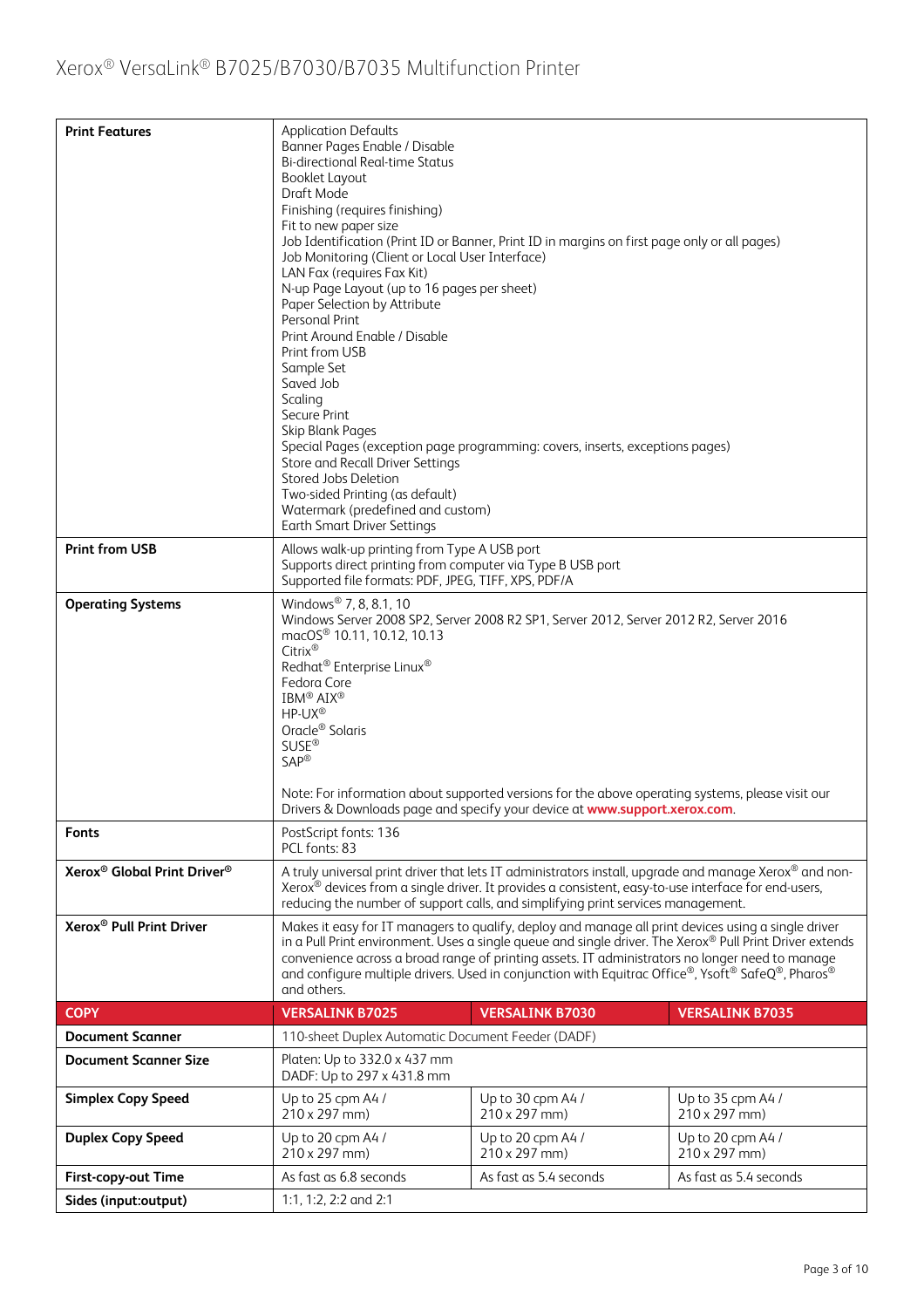| Quantity                                           | 1 to 999                                                                                                                                                                                                                                                                                                                                                                                                                                                                                                  |
|----------------------------------------------------|-----------------------------------------------------------------------------------------------------------------------------------------------------------------------------------------------------------------------------------------------------------------------------------------------------------------------------------------------------------------------------------------------------------------------------------------------------------------------------------------------------------|
| Resolution (max.)                                  | Up to 600 x 600 dpi                                                                                                                                                                                                                                                                                                                                                                                                                                                                                       |
| <b>Reduction / Enlargement</b>                     | Variable zoom from 25% to 400% in 1% increments                                                                                                                                                                                                                                                                                                                                                                                                                                                           |
| Concurrency                                        | Concurrent scanning and printing                                                                                                                                                                                                                                                                                                                                                                                                                                                                          |
| <b>Copy Features</b>                               | Annotation (Page Numbers, Comments, Date Stamp, Bates Stamping)*<br>Automatic Background Suppression<br>Book Copying with Centre Erase<br>Booklet Copying*<br>Collation<br>Darkness Control<br><b>Edge Erase</b><br>Front Cover<br><b>ID Card Copy</b><br>Image Enhancement<br>Lighten/Darken<br>N-up<br>Reduce / Enlarge 25% to 400%<br>Image Shift<br>Original Orientation<br>Original Size<br>Original Type<br>Page Layout<br>Sample Copy<br>Saturation<br>Sharpness<br>*Requires HDD/Productivity Kit |
| <b>SCAN</b>                                        |                                                                                                                                                                                                                                                                                                                                                                                                                                                                                                           |
| Capability                                         | Black-and-white and colour scanning                                                                                                                                                                                                                                                                                                                                                                                                                                                                       |
| Concurrency                                        | Scan while the system is printing copy or network print jobs, or while it is transferring scan to network<br>or fax jobs                                                                                                                                                                                                                                                                                                                                                                                  |
| <b>Simplex Input Speed</b>                         | Black-and-white: Scan up to 55 ipm - A4 / 210 x 297 mm<br>Colour: Scan up to 55 ipm A4 / 210 x 297 mm                                                                                                                                                                                                                                                                                                                                                                                                     |
| <b>Duplex Input Speed</b>                          | Black-and-white: Scan up to 26 ipm - A4 / 210 x 297 mm<br>Colour: Scan up to 26 ipm A4 / 210 x 297 mm                                                                                                                                                                                                                                                                                                                                                                                                     |
| Resolution                                         | Optical - 600 x 600 dpi                                                                                                                                                                                                                                                                                                                                                                                                                                                                                   |
| <b>Bit Depth</b>                                   | 24-bit colour / 8-bit grayscale                                                                                                                                                                                                                                                                                                                                                                                                                                                                           |
| <b>Maximum Scan Area</b>                           | Platen: Up to 332 x 437 mm<br>Document Feeder: 297 x 431.8 mm                                                                                                                                                                                                                                                                                                                                                                                                                                             |
| <b>Network Filing Protocols</b>                    | <b>FTP</b><br><b>SMTP</b><br>SMB<br>sFTP                                                                                                                                                                                                                                                                                                                                                                                                                                                                  |
| <b>File Formats</b>                                | <b>JPG</b><br>TIFF (single and multi-page)<br>XPS (single and multi-page)<br>PDF (single and multi-page)<br>Searchable PDF via Optical Character Recognition (OCR)<br>Password-protected PDF<br>Linearised PDF (set via embedded web server) and PDF/A                                                                                                                                                                                                                                                    |
| <b>Scan Driver Compatibility</b><br>(Network Only) | WIA<br><b>TWAIN</b>                                                                                                                                                                                                                                                                                                                                                                                                                                                                                       |
| <b>Supported Scan Destinations</b>                 | Scan to Home<br>Scan to USB<br>Scan to Email<br>Scan to Network (Browse FTP or Browse SMB)                                                                                                                                                                                                                                                                                                                                                                                                                |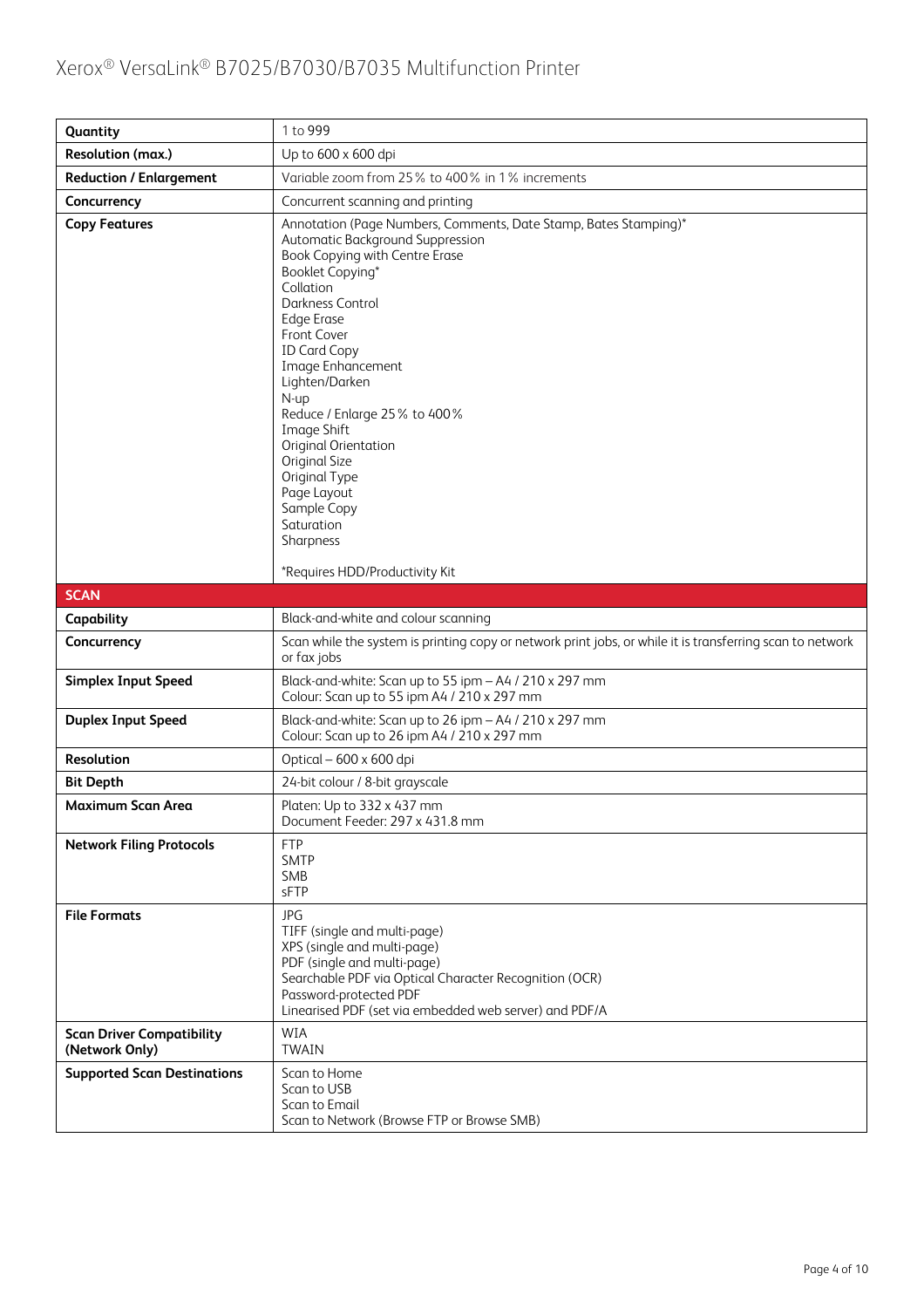| <b>NETWORK SCANNING - SOFTWARE SOLUTIONS</b>                                                                     |                                                                                                                                                                                                                                                                                                                                                                                                                                                                                                                |  |  |  |
|------------------------------------------------------------------------------------------------------------------|----------------------------------------------------------------------------------------------------------------------------------------------------------------------------------------------------------------------------------------------------------------------------------------------------------------------------------------------------------------------------------------------------------------------------------------------------------------------------------------------------------------|--|--|--|
| Xerox <sup>®</sup> ConnectKey <sup>®</sup> Apps<br>(Found at the Xerox App<br>Gallery)                           | Increase user productivity by simplifying and shortening everyday tasks. Unlike traditional software,<br>ConnectKey Apps do not require a dedicated server, PC or IT resource. Instead, simply download<br>these lightweight, serverless ConnectKey Apps to the ConnectKey-enabled multifunction printer.                                                                                                                                                                                                      |  |  |  |
| PSTN ONE-LINE OR THREE-LINE FAX (OPTIONAL)                                                                       |                                                                                                                                                                                                                                                                                                                                                                                                                                                                                                                |  |  |  |
| FAX <sup>5</sup>                                                                                                 |                                                                                                                                                                                                                                                                                                                                                                                                                                                                                                                |  |  |  |
| <b>Fax Speed</b>                                                                                                 | 33.6 Kbps                                                                                                                                                                                                                                                                                                                                                                                                                                                                                                      |  |  |  |
| Resolution                                                                                                       | Standard 200x100 dpi, Fine 200x200 dpi, Super Fine 300x300, 400x400, 600x600 dpi                                                                                                                                                                                                                                                                                                                                                                                                                               |  |  |  |
| Compression                                                                                                      | MH, MR, MMR, JBIG                                                                                                                                                                                                                                                                                                                                                                                                                                                                                              |  |  |  |
| <b>Fax Features</b>                                                                                              | Walk-up Fax, includes LAN Fax, Direct Fax, Fax Forward to Email<br>Fax dialing via Unified Address Book (up to 2,000 contacts)                                                                                                                                                                                                                                                                                                                                                                                 |  |  |  |
| <b>FAX OVER IP (OPTIONAL)</b>                                                                                    |                                                                                                                                                                                                                                                                                                                                                                                                                                                                                                                |  |  |  |
| Compliance                                                                                                       | T.38 compliant IP / SIP                                                                                                                                                                                                                                                                                                                                                                                                                                                                                        |  |  |  |
| <b>Resolution</b>                                                                                                | Standard 200x100 dpi, Fine 200x200 dpi, Super Fine 300x300, 400x400, 600x600 dpi                                                                                                                                                                                                                                                                                                                                                                                                                               |  |  |  |
| Compression                                                                                                      | MH, MR, MMR, JBIG                                                                                                                                                                                                                                                                                                                                                                                                                                                                                              |  |  |  |
| <b>Fax Features</b>                                                                                              | Walk-up Fax, includes LAN Fax, Direct Fax, Fax Forward to Email<br>Fax dialing via Unified Address Book (up to 2,000 contacts)                                                                                                                                                                                                                                                                                                                                                                                 |  |  |  |
| MOBILE SOLUTIONS AND MOBILE DEVICE APPS                                                                          |                                                                                                                                                                                                                                                                                                                                                                                                                                                                                                                |  |  |  |
| Apple <sup>®</sup> AirPrint <sup>®</sup>                                                                         | Print email, photos and important office documents directly from an Apple iPhone® or iPad® with no<br>drivers to install and no cables to connect. With AirPrint, an iPhone or iPad automatically locates and<br>connects to the AirPrint-enabled device over the office Wi-Fi network.                                                                                                                                                                                                                        |  |  |  |
| Google Cloud Print <sup>™</sup>                                                                                  | Google Cloud Print connects print devices to the web, enabling users to print the applications they<br>use every day from smartphones, tablets, Chromebook™ notebook computers and any other web-<br>connected device.                                                                                                                                                                                                                                                                                         |  |  |  |
| Mopria <sup>®</sup> Certified                                                                                    | ConnectKey Technology-enabled print devices are Mopria® certified. Mopria® certification ensures<br>you can print wirelessly from your Mopria® supported (Android) smart phone, tablet and other<br>mobile devices instantly and easily.                                                                                                                                                                                                                                                                       |  |  |  |
| Xerox <sup>®</sup> @printbyXerox App                                                                             | @printbyXerox App is a free service that allows secure printing from any email-enabled device<br>(computer, phone, tablet, iOS, Android <sup>™</sup> , Google® Chromebook™ and more) to a Xerox® printer or<br>MFP using a single email address with no IT intervention. No training is needed. End-users simply<br>send attachments to the email address, and release them at the MFP panel.                                                                                                                  |  |  |  |
| Xerox <sup>®</sup> Print Service Plug-in for<br>Android <sup>™</sup> (Free at Google Play <sup>™</sup><br>Store) | The Xerox® Print Service Plug-in for Android KitKat (4.4 or greater) devices streamlines mobile<br>printing without third-party apps or additional print drivers. You can easily print photos, Web pages<br>and documents when your mobile device is connected to multifunction printers using a wireless<br>network. A robust print option set includes two-sided printing, stapling and secure code release. A free<br>download is available from the Google Play™ store.                                    |  |  |  |
| Xerox <sup>®</sup> Mobile Link App (Free at<br>Google Play™ Store and Apple®<br>App Store)                       | The Xerox® Mobile Link App allows you to scan, email and fax from your phone or tablet by<br>connecting with our multifunction printers and send data to and print data from cloud storage. It is<br>easy to create Mobile Link One-Touch Workflows between a mobile device and a multifunction<br>printer. Using a manual address or QR code identification for pairing, automatic device discovery<br>makes it easy to find and pair a mobile device with a nearby Xerox <sup>®</sup> multifunction printer. |  |  |  |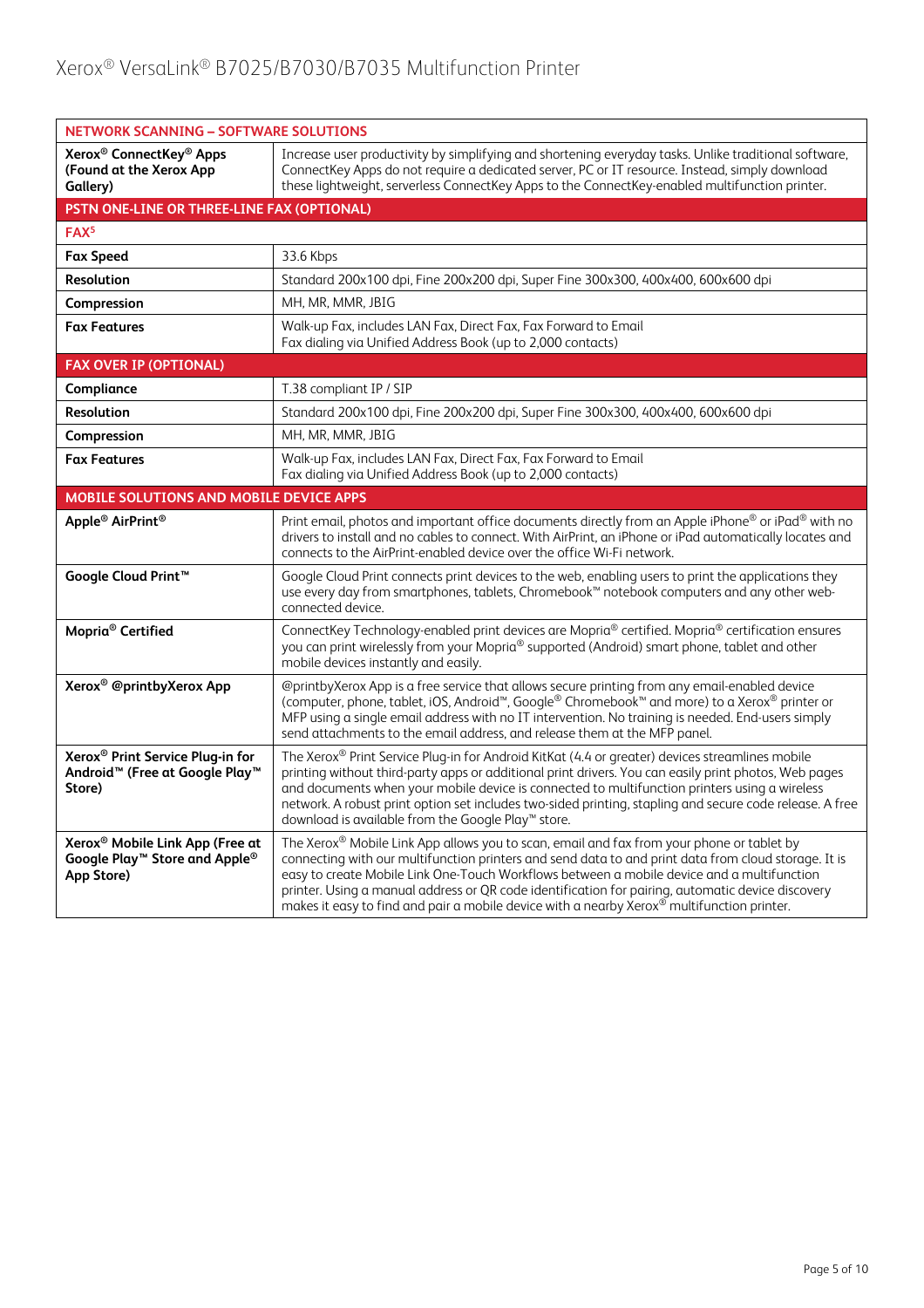| <b>SECURITY</b>                          |                                                                                                                                                                                                                                                                                                                                                                                                                                                                                                                                                                                                                                                                                                                                                                                                                      |
|------------------------------------------|----------------------------------------------------------------------------------------------------------------------------------------------------------------------------------------------------------------------------------------------------------------------------------------------------------------------------------------------------------------------------------------------------------------------------------------------------------------------------------------------------------------------------------------------------------------------------------------------------------------------------------------------------------------------------------------------------------------------------------------------------------------------------------------------------------------------|
| <b>Security Features</b>                 | <b>Access Controls</b><br>AES 256-bit Encryption<br>Audit Log<br>Certificate Path Validation<br>Certificate Revocation List (CRL)/Status Protocol (OCSP)<br>Detection of external programme falsification (XCP Plug-in)<br>Cisco <sup>®</sup> Identity Services Engine (ISE) Integration<br>Domain Filtering<br>FIPS 140-2<br><b>Firmware Verification</b><br>Immediate Disk Overwrite*<br>IP Address Filtering<br><b>IPsec</b><br><b>Network Authentication</b><br>Port Filtering<br>Pre-installed Self-Signed Certificates<br><b>Role Based Permissions</b><br>Secure Email<br>Secure Fax<br>Secure Print<br>Security Certificate Management<br>Smart Card Enablement (CAC/PIV/.NET)<br>SNMP <sub>v3</sub><br>Status Protocol (OCSP)<br>TLS/SSL<br>Trusted Platform Module (TPM)<br>*Requires HDD/Productivity Kit |
| <b>ACCOUNTING</b>                        |                                                                                                                                                                                                                                                                                                                                                                                                                                                                                                                                                                                                                                                                                                                                                                                                                      |
|                                          | XEROX® STANDARD ACCOUNTING / NETWORK ACCOUNTING (STANDARD)                                                                                                                                                                                                                                                                                                                                                                                                                                                                                                                                                                                                                                                                                                                                                           |
| <b>Tracking</b>                          | Copy, Print, Fax, Scan and Email usage                                                                                                                                                                                                                                                                                                                                                                                                                                                                                                                                                                                                                                                                                                                                                                               |
| Accounting                               | Xerox <sup>®</sup> Standard Accounting Tool<br>Up to 1,000 User Accounts without HDD<br>Up to 9,999 User Accounts with HDD<br>Up to 500 General accounts<br>Network Accounting (Job Based Accounting)<br>Up to 1,000 User IDs; Up to 1,000 Account IDs without HDD<br>Up to 60,000 User IDs; Up to 60,000 Account IDs with HDD<br>Up to 14,000 accounting records (transactions)                                                                                                                                                                                                                                                                                                                                                                                                                                     |
| <b>Features</b>                          | Administrator can manage the feature via the Embedded Web Server.                                                                                                                                                                                                                                                                                                                                                                                                                                                                                                                                                                                                                                                                                                                                                    |
|                                          | ACCOUNTING OPTIONS - NETWORK ACCOUNTING (ALLOWS CENTRAL SERVER TO MANAGE ALL ACCOUNTING)                                                                                                                                                                                                                                                                                                                                                                                                                                                                                                                                                                                                                                                                                                                             |
|                                          | • Enhanced network accounting with up to the minute data on how the system is being used<br>• Comprehensive management and enterprise scale tracking and reporting of device usage of copy,<br>print, scan and fax<br>. Numerous solutions are available through Xerox Alliance Partners. For details visit www.xerox.com<br>• Security enhancements include simultaneous support for HTTP/HTTPS protocols<br>• Device requests account authentication from third party server enabling larger databases of users<br>and accounts<br>• Accept Authentication Login at control panel and pass to third party Networking Account                                                                                                                                                                                       |
| <b>PAPER HANDLING</b>                    |                                                                                                                                                                                                                                                                                                                                                                                                                                                                                                                                                                                                                                                                                                                                                                                                                      |
| <b>DOCUMENT FEEDER</b>                   |                                                                                                                                                                                                                                                                                                                                                                                                                                                                                                                                                                                                                                                                                                                                                                                                                      |
| Capacity <sup>6</sup>                    | Duplex Automatic Document Feeder (DADF): 110 sheets                                                                                                                                                                                                                                                                                                                                                                                                                                                                                                                                                                                                                                                                                                                                                                  |
| <b>Sizes</b><br>One-sided:<br>Two-sided: | Custom sizes:<br>125 x 85 mm to 297 x 431.8 mm<br>125 x 110 mm to 297 x 431.8 mm                                                                                                                                                                                                                                                                                                                                                                                                                                                                                                                                                                                                                                                                                                                                     |
| Weights<br>One-sided:<br>Two-sided:      | 38 to 128 gsm<br>50 to 128 gsm                                                                                                                                                                                                                                                                                                                                                                                                                                                                                                                                                                                                                                                                                                                                                                                       |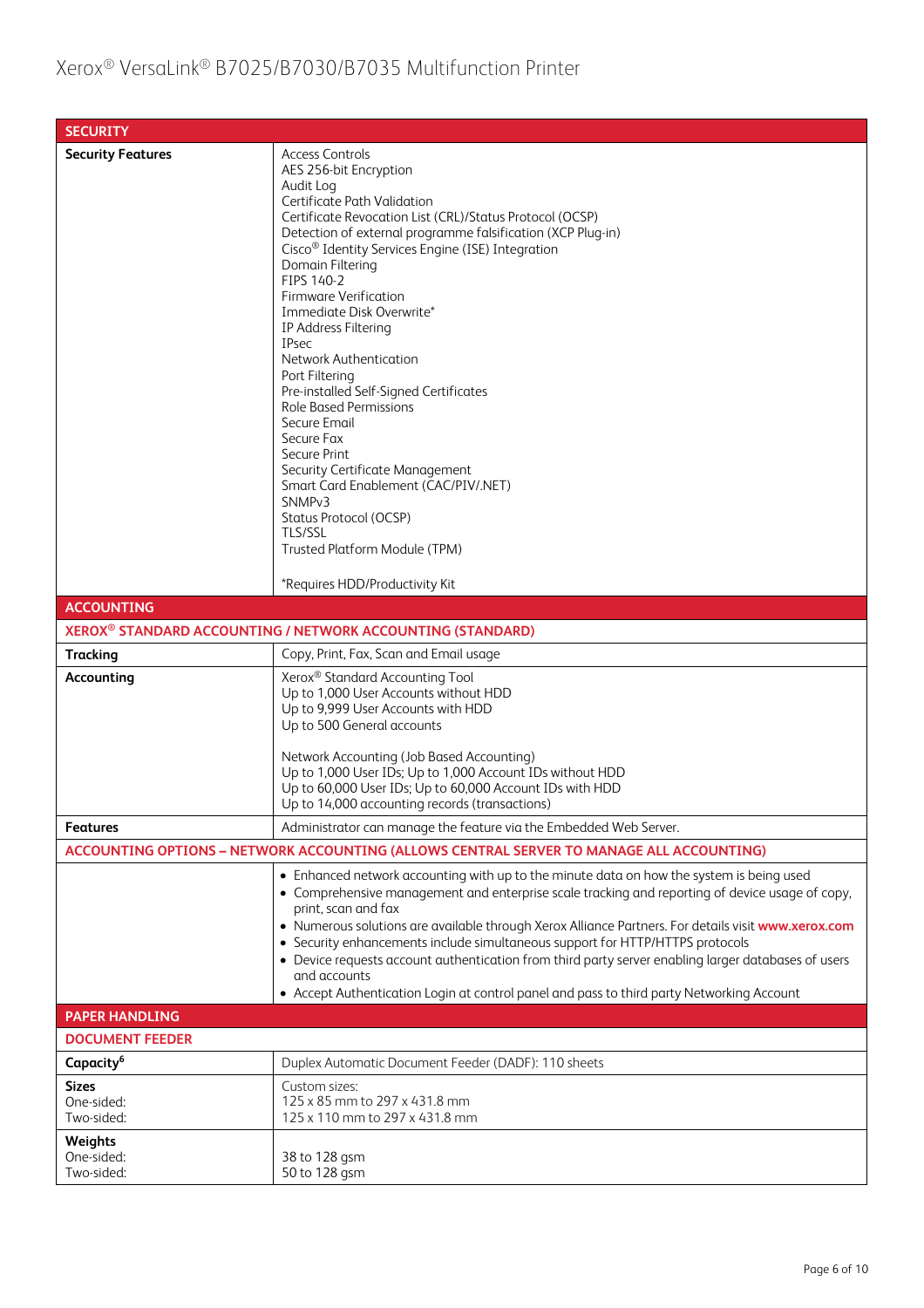| <b>BYPASS TRAY</b>                         |                                                               |                                                                        |                                                                           |  |
|--------------------------------------------|---------------------------------------------------------------|------------------------------------------------------------------------|---------------------------------------------------------------------------|--|
| Capacity <sup>6</sup>                      | 100 sheets                                                    |                                                                        |                                                                           |  |
| <b>Sizes</b>                               | Custom sizes: 88.9 x 98.4 mm to 297 x 431.8 mm                |                                                                        |                                                                           |  |
| <b>Weights</b><br>One-sided:<br>Two-sided: | 60 to 216 gsm<br>60 to 169 gsm                                |                                                                        |                                                                           |  |
| <b>Types</b>                               | Bond<br>Plain Paper<br>Cardstock<br>Custom                    | Envelopes<br>Hole Punched<br>Labels<br>Heavyweight Labels              | Letterhead<br>Lightweight Cardstock<br>Pre-Printed<br>Recycled            |  |
| <b>TRAY 1</b>                              |                                                               |                                                                        |                                                                           |  |
| Capacity <sup>6</sup>                      | 520 sheets                                                    |                                                                        |                                                                           |  |
| <b>Sizes</b>                               | Custom sizes: 139.7 x 182.0 mm to 297.0 x 431.8 mm            |                                                                        |                                                                           |  |
| Weights<br>One-sided:<br>Two-sided:        | 60 to 256 gsm<br>60 to 169 gsm                                |                                                                        |                                                                           |  |
| <b>Types</b>                               | Bond<br>Plain Paper<br>Cardstock<br>Custom<br>Hole Punched    | Labels<br>Heavyweight Labels<br>Extra Heavyweight Labels<br>Letterhead | Lightweight Cardstock<br>Heavyweight Cardstock<br>Pre-Printed<br>Recycled |  |
|                                            | SINGLE TRAY MODULE (OPTIONAL - BASE MODEL ONLY)               |                                                                        |                                                                           |  |
| Capacity <sup>6</sup>                      | 520 sheets                                                    |                                                                        |                                                                           |  |
| <b>Sizes</b>                               | Custom sizes: 139.7 x 182.0 mm to 297.0 x 431.8 mm            |                                                                        |                                                                           |  |
| Weights<br>One-sided:<br>Two-sided:        | 60 to 256 gsm<br>60 to 169 gsm                                |                                                                        |                                                                           |  |
| <b>Types</b>                               | Bond<br>Plain Paper<br>Cardstock<br>Custom<br>Hole Punched    | Labels<br>Heavyweight Labels<br>Extra Heavyweight Labels<br>Letterhead | Lightweight Cardstock<br>Heavyweight Cardstock<br>Pre-Printed<br>Recycled |  |
| SINGLE TRAY MODULE WITH STAND (OPTIONAL)   |                                                               |                                                                        |                                                                           |  |
| Capacity <sup>6</sup>                      | 520 sheets                                                    |                                                                        |                                                                           |  |
| <b>Sizes</b>                               | Custom sizes: 139.7 x 182.0 mm to 297.0 x 431.8 mm            |                                                                        |                                                                           |  |
| Weights<br>One-sided:<br>Two-sided:        | 60 to 256 gsm<br>60 to 169 gsm                                |                                                                        |                                                                           |  |
| <b>Types</b>                               | Bond<br>Plain Paper<br>Cardstock<br>Custom<br>Hole Punched    | Labels<br>Heavyweight Labels<br>Extra Heavyweight Labels<br>Letterhead | Lightweight Cardstock<br>Heavyweight Cardstock<br>Pre-Printed<br>Recycled |  |
| <b>THREE TRAY MODULE (OPTIONAL)</b>        |                                                               |                                                                        |                                                                           |  |
| Capacity <sup>6</sup>                      | Tray 2: 520 sheets<br>Tray 3:520 sheets<br>Tray 4: 520 sheets |                                                                        |                                                                           |  |
| <b>Sizes</b>                               | Custom sizes: 139.7 x 182.0 mm to 297.0 x 431.8 mm            |                                                                        |                                                                           |  |
| Weights<br>One-sided:<br>Two-sided:        | 60 to 256 gsm<br>60 to 169 gsm                                |                                                                        |                                                                           |  |
| <b>Types</b>                               | Bond<br>Plain Paper<br>Cardstock<br>Custom<br>Hole Punched    | Labels<br>Heavyweight Labels<br>Extra Heavyweight Labels<br>Letterhead | Lightweight Cardstock<br>Heavyweight Cardstock<br>Pre-Printed<br>Recycled |  |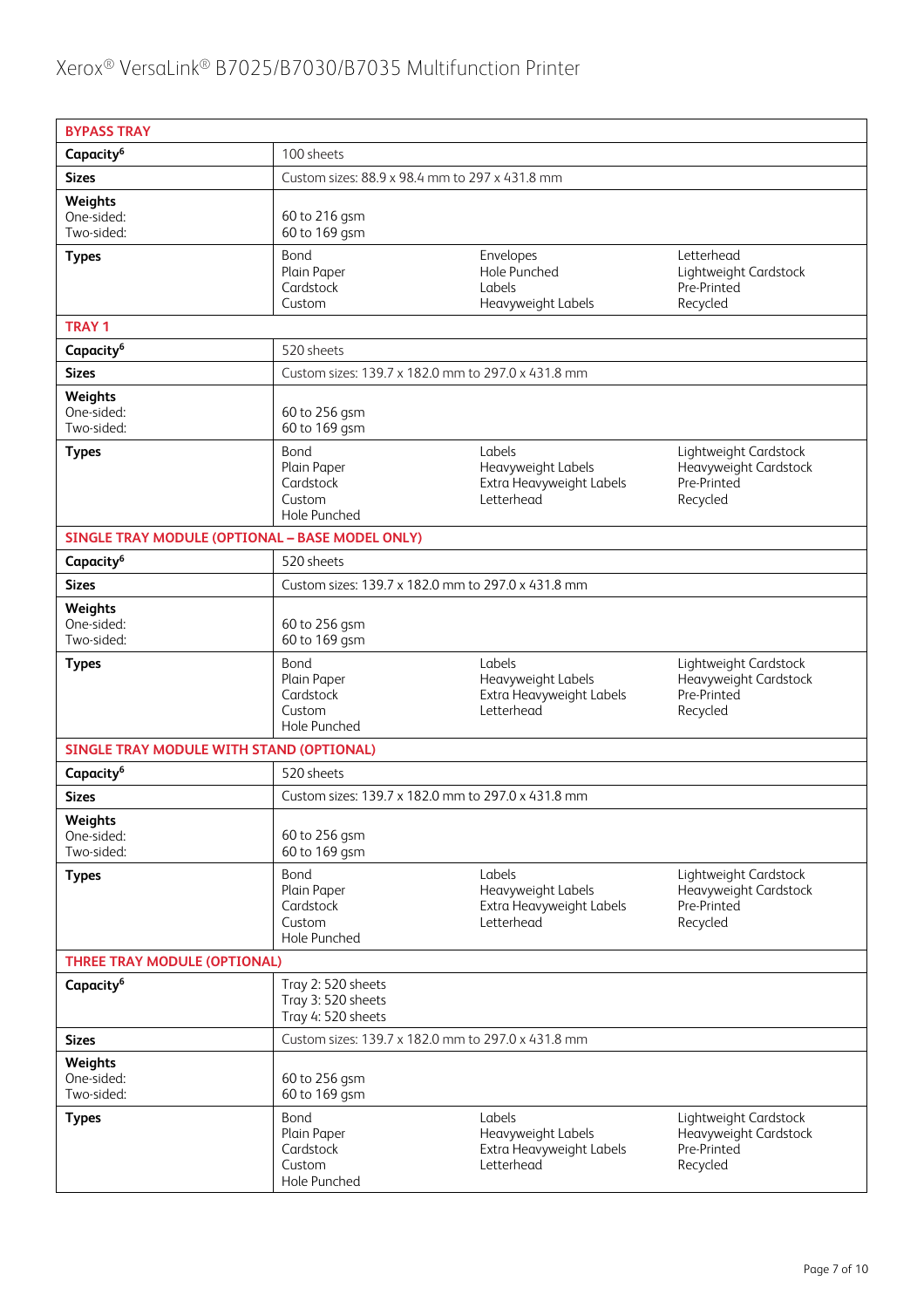| HIGH CAPACITY TANDEM TRAY MODULE (OPTIONAL)                   |                                                                                                                                                                                          |                                                                        |                                                                           |  |
|---------------------------------------------------------------|------------------------------------------------------------------------------------------------------------------------------------------------------------------------------------------|------------------------------------------------------------------------|---------------------------------------------------------------------------|--|
| Capacity <sup>6</sup>                                         | Tray 2:520 sheets<br>Tray 3: 870 sheets<br>Tray 4: 1,130 sheets                                                                                                                          |                                                                        |                                                                           |  |
| <b>Sizes</b>                                                  | Tray 2: Custom sizes: 139.7 x 182.0 mm to 297.0 x 431.8 mm<br>Tray 3: Standard Sizes: A4 or B5<br>Tray 4: Standard Sizes: A4 or B5                                                       |                                                                        |                                                                           |  |
| Weights<br>One-sided:<br>Two-sided:                           | 60 to 256 gsm<br>60 to 169 gsm                                                                                                                                                           |                                                                        |                                                                           |  |
| <b>Types</b>                                                  | Bond<br>Plain Paper<br>Cardstock<br>Custom<br>Hole Punched                                                                                                                               | Labels<br>Heavyweight Labels<br>Extra Heavyweight Labels<br>Letterhead | Lightweight Cardstock<br>Heavyweight Cardstock<br>Pre-Printed<br>Recycled |  |
| <b>ENVELOPE TRAY - REPLACES TRAY 1 (OPTIONAL)</b>             |                                                                                                                                                                                          |                                                                        |                                                                           |  |
| Capacity <sup>6</sup>                                         | Up to 60 envelopes                                                                                                                                                                       |                                                                        |                                                                           |  |
| <b>Sizes</b>                                                  | Monarch, DL, C5<br>Custom sizes: 98 x 148 mm to 162 x 241 mm                                                                                                                             |                                                                        |                                                                           |  |
| Weights                                                       | 75 to 90 gsm                                                                                                                                                                             |                                                                        |                                                                           |  |
| <b>HIGH CAPACITY FEEDER (OPTIONAL)</b>                        |                                                                                                                                                                                          |                                                                        |                                                                           |  |
| Capacity <sup>6</sup>                                         | 2.000 sheets                                                                                                                                                                             |                                                                        |                                                                           |  |
| <b>Sizes</b>                                                  | Standard Sizes: A4 or B5                                                                                                                                                                 |                                                                        |                                                                           |  |
| Weights                                                       | 60 to 216 gsm<br>60 to 169 gsm                                                                                                                                                           |                                                                        |                                                                           |  |
| <b>TOTAL CAPACITY</b>                                         |                                                                                                                                                                                          |                                                                        |                                                                           |  |
| <b>Base Unit Capacity<sup>6</sup></b>                         | 620 sheets                                                                                                                                                                               |                                                                        |                                                                           |  |
| Single Tray Module Capacity <sup>6</sup>                      | 1,140 sheets                                                                                                                                                                             |                                                                        |                                                                           |  |
| <b>Single Tray Module with Stand</b><br>Capacity <sup>6</sup> | 1,140 sheets                                                                                                                                                                             |                                                                        |                                                                           |  |
| Three Tray Module Capacity <sup>6</sup>                       | 2,180 sheets                                                                                                                                                                             |                                                                        |                                                                           |  |
| <b>High-Capacity Tandem Tray</b><br>Capacity <sup>6</sup>     | 3,140 sheets                                                                                                                                                                             |                                                                        |                                                                           |  |
| <b>FINISHING</b>                                              |                                                                                                                                                                                          |                                                                        |                                                                           |  |
| <b>Output Trays (Optional on Desktop Model)</b>               |                                                                                                                                                                                          |                                                                        |                                                                           |  |
| Dual Catch Trays <sup>6</sup>                                 | 250 sheets each; Lower tray offsets                                                                                                                                                      |                                                                        |                                                                           |  |
| <b>Integrated Office Finisher (Optional)</b>                  |                                                                                                                                                                                          |                                                                        |                                                                           |  |
| <b>Stacking Tray</b>                                          | 500 sheets of 80 qsm - A4 or<br>250 sheets of 80 gsm $-$ A3                                                                                                                              |                                                                        |                                                                           |  |
| <b>Sizes</b>                                                  | 89 x 98 mm to 297 x 432 mm                                                                                                                                                               |                                                                        |                                                                           |  |
| Weights                                                       | 60 to 220 gsm                                                                                                                                                                            |                                                                        |                                                                           |  |
| <b>Stapling</b>                                               | Single Auto stapling: 50 sheets maximum: A4 / B5-size sheets (less than 90 gsm or (2) 220 gsm<br>covers) 30 sheets maximum: A3 / B4-size sheets (less than 90 qsm or (2) 220 qsm covers) |                                                                        |                                                                           |  |
|                                                               | <b>OFFICE FINISHER LX (OPTIONAL)</b>                                                                                                                                                     |                                                                        |                                                                           |  |
| Capacity <sup>6</sup>                                         | Stacking Tray: 2,000 sheets unstapled or<br>1,000 sheets single stapled or<br>750 sheets dual stapled (A4) (dual stapling only with optional booklet maker)                              |                                                                        |                                                                           |  |
| <b>Sizes</b>                                                  | 210 x 182 mm to 297 x 432 mm                                                                                                                                                             |                                                                        |                                                                           |  |
| Weights                                                       | 60 to 220 gsm                                                                                                                                                                            |                                                                        |                                                                           |  |
| <b>Multiposition Stapling</b>                                 | 50 sheets of 90 gsm                                                                                                                                                                      |                                                                        |                                                                           |  |
| <b>Hole Punch (Optional)</b>                                  | 2-4 Hole Punch                                                                                                                                                                           |                                                                        |                                                                           |  |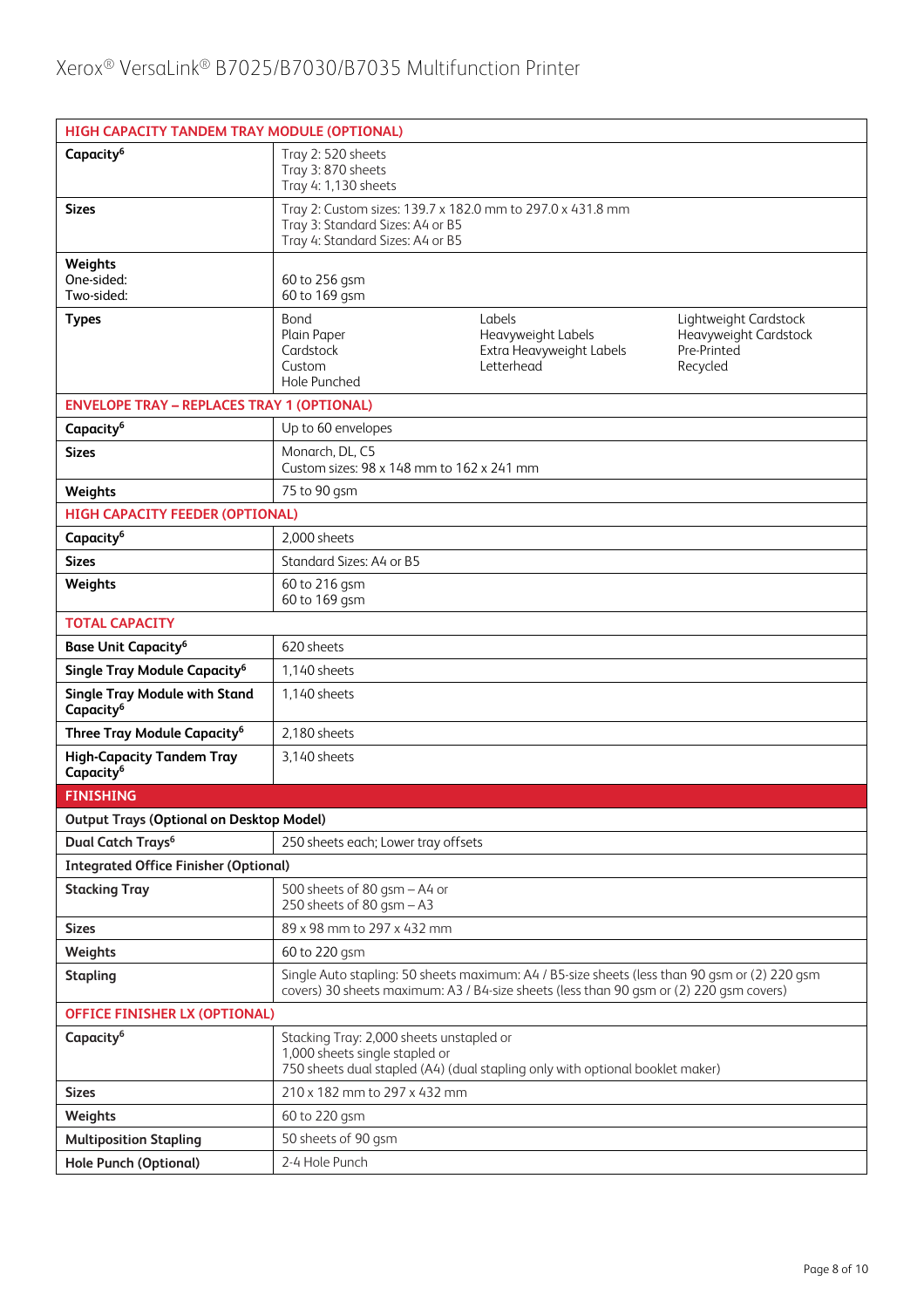| BOOKLET MAKER FOR OFFICE FINISHER LX (SCORE/CREASE, SADDLE-STITCH STAPLE) (OPTIONAL) |                                                                                                                                                                                                                                                                                                                                                                                                                                               |  |  |
|--------------------------------------------------------------------------------------|-----------------------------------------------------------------------------------------------------------------------------------------------------------------------------------------------------------------------------------------------------------------------------------------------------------------------------------------------------------------------------------------------------------------------------------------------|--|--|
| Capacity <sup>6</sup>                                                                | 40 booklets (2-15 sheets per booklet - 80 gsm or less)                                                                                                                                                                                                                                                                                                                                                                                        |  |  |
| <b>Sizes</b>                                                                         | A4 SEF Legal - B4 SEF Ledger - A3 SEF                                                                                                                                                                                                                                                                                                                                                                                                         |  |  |
| <b>Saddle-stitch Stapling</b>                                                        | 2-15 sheets / 8-60 page booklet 60 to 90 gsm                                                                                                                                                                                                                                                                                                                                                                                                  |  |  |
| <b>Score / Crease</b>                                                                | 1-15 sheets / unstapled                                                                                                                                                                                                                                                                                                                                                                                                                       |  |  |
|                                                                                      | <b>CONVENIENCE STAPLER (OPTIONAL - INCLUDES WORK SURFACE)</b>                                                                                                                                                                                                                                                                                                                                                                                 |  |  |
| Capacity <sup>6</sup>                                                                | 50-sheet stapling<br>5,000 staples<br>Requires a separate outlet                                                                                                                                                                                                                                                                                                                                                                              |  |  |
| <b>DEVICE MANAGEMENT</b>                                                             |                                                                                                                                                                                                                                                                                                                                                                                                                                               |  |  |
| <b>Network Protocols</b>                                                             | TCP/IP: HTTP/HTTPS, Internet Printing Protocol, LPR/LPD, Raw Socket Printing/Port 9100, IPv4/IPv6,<br><b>WSD</b><br>LDAP<br>Bonjour <sup>®</sup> / AirPrint <sup>™</sup><br><b>FTP</b><br>Most protocols not in use can be disabled                                                                                                                                                                                                           |  |  |
| <b>Administrative Protocols</b>                                                      | DHCP, SNMP, WINS, HTTP, HTTPS, TLS, SNTP, MDNS                                                                                                                                                                                                                                                                                                                                                                                                |  |  |
| <b>XEROX<sup>®</sup> CENTREWARE<sup>®</sup> WEB</b>                                  |                                                                                                                                                                                                                                                                                                                                                                                                                                               |  |  |
|                                                                                      | • A Web-based server application for network administrators that permits web browser-based device<br>management from any workstation, whether running Windows or UNIX or any other operating<br>system<br>• Works with any SNMP-managed printer from any manufacturer<br>• Provides help with device discovery and installations, health checks and troubleshooting, and<br>device upgrades, as well as basic accounting and asset management |  |  |
| XEROX <sup>®</sup> EMBEDDED WEB SERVER - INTEGRATED DEVICE WEB PAGE                  |                                                                                                                                                                                                                                                                                                                                                                                                                                               |  |  |
| <b>Device Status</b>                                                                 | • Tray status/contents<br>• Consumables status<br>• Billing/Usage<br>• Quick Links<br>• Online Support                                                                                                                                                                                                                                                                                                                                        |  |  |
| <b>Print Queue Viewing</b>                                                           | Job print queue management-View and delete                                                                                                                                                                                                                                                                                                                                                                                                    |  |  |
| Job Submission                                                                       | Print-ready files (PS (with optional PostScript option), PCL, PDF, XPS, JPEG)                                                                                                                                                                                                                                                                                                                                                                 |  |  |
| <b>Device Administration</b>                                                         | Allows simple, remote installation setting of configuration options and management of the device                                                                                                                                                                                                                                                                                                                                              |  |  |
| <b>Browsers</b>                                                                      | Microsoft <sup>®</sup> Internet Explorer <sup>®</sup><br>Microsoft Edge <sup>™</sup><br>Mozilla <sup>™</sup> Firefox <sup>®</sup><br>Apple® Safari®<br>Google Chrome <sup>™</sup>                                                                                                                                                                                                                                                             |  |  |
| <b>REMOTE SERVICES</b>                                                               |                                                                                                                                                                                                                                                                                                                                                                                                                                               |  |  |
| <b>Automated Meter Reading</b><br>(AMR)                                              | Automates the process of collecting and submitting meter reads for tracking and billing of Xerox®<br>device usage. Eliminates the need for time-consuming end-user involvement and ensures that meter<br>reads are submitted to Xerox on time.                                                                                                                                                                                                |  |  |
| <b>Automated Supplies</b><br><b>Replenishment (ASR)</b>                              | Automatically orders supplies for Xerox output devices based on actual usage, eliminating the need<br>to manually manage supplies inventory.                                                                                                                                                                                                                                                                                                  |  |  |